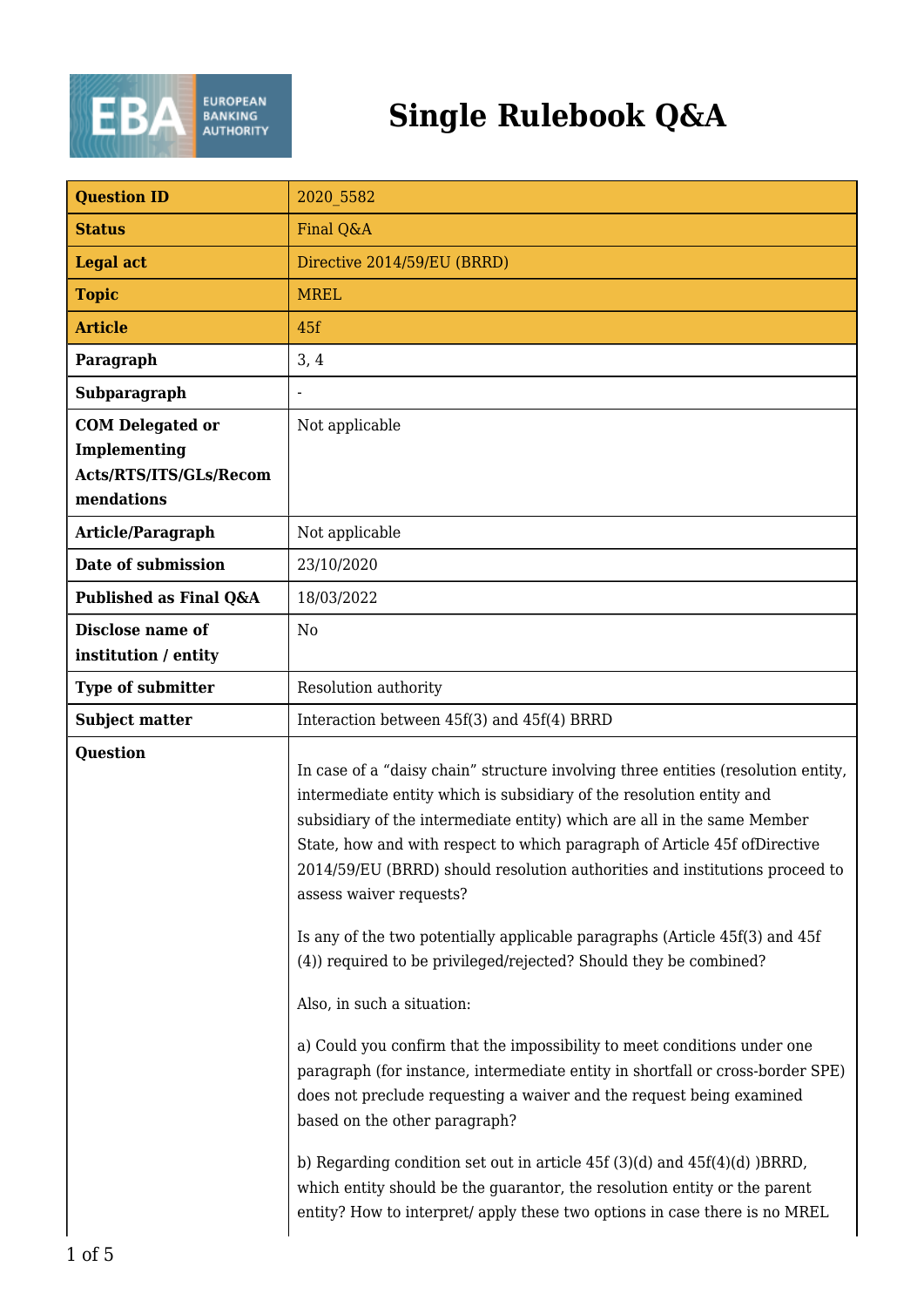|                          | target set at the parent level but only at resolution entity level?                                                                                                                                                                                                                                                                                                                                                                                                                                                                                                                                                                                                                                                                                                                                                                                                                                                                                                                                                                                                                                                                                                                                                                                                                                                                                                                                                                                                                                                                                                                                                                                                                                                                                                                                                                                                                                                                                                                                                                                                                                                                                                                                                                                                                                  |
|--------------------------|------------------------------------------------------------------------------------------------------------------------------------------------------------------------------------------------------------------------------------------------------------------------------------------------------------------------------------------------------------------------------------------------------------------------------------------------------------------------------------------------------------------------------------------------------------------------------------------------------------------------------------------------------------------------------------------------------------------------------------------------------------------------------------------------------------------------------------------------------------------------------------------------------------------------------------------------------------------------------------------------------------------------------------------------------------------------------------------------------------------------------------------------------------------------------------------------------------------------------------------------------------------------------------------------------------------------------------------------------------------------------------------------------------------------------------------------------------------------------------------------------------------------------------------------------------------------------------------------------------------------------------------------------------------------------------------------------------------------------------------------------------------------------------------------------------------------------------------------------------------------------------------------------------------------------------------------------------------------------------------------------------------------------------------------------------------------------------------------------------------------------------------------------------------------------------------------------------------------------------------------------------------------------------------------------|
|                          | c) In case the interpretation is that in order for an indirect subsidiary of a<br>resolution entity to be granted a waiver from the application of internal<br>MREL, its direct parent must comply with a sub-consolidated MREL target in<br>the same MS (Article 45f(4) BRRD/12h(2) SRMR), can you clarify if the<br>condition set out in Article $45f(4)(b)$ BRRD/ $12h(2)(b)$ SRMR requiring the<br>(direct) parent undertaking to comply with the sub-consolidated MREL<br>requirement referred to in Article 45a(1) BRRD/12a(1) SRMR is met if such<br>parent undertaking is in shortfall but has been granted a MREL waiver?<br>A final related question in case of entities subject to BRRD is whether, when<br>assessing the condition under paragraphs $45f(3)(f)$ and $45f(4)(f)$ BRRD on<br>ownership of 50% of voting rights in the subsidiary, such ownership should<br>be assessed both directly and indirectly (direct/indirect control).                                                                                                                                                                                                                                                                                                                                                                                                                                                                                                                                                                                                                                                                                                                                                                                                                                                                                                                                                                                                                                                                                                                                                                                                                                                                                                                                             |
| <b>Background on the</b> | Article 45f(3) and Article 45f(4) BRRD, like Article 12h(1) and Article 12(2)                                                                                                                                                                                                                                                                                                                                                                                                                                                                                                                                                                                                                                                                                                                                                                                                                                                                                                                                                                                                                                                                                                                                                                                                                                                                                                                                                                                                                                                                                                                                                                                                                                                                                                                                                                                                                                                                                                                                                                                                                                                                                                                                                                                                                        |
| question                 | SRMR, create two distinct possibilities to obtain waivers from internal MREL<br>requirements: - one where compliance with the conditions is assessed with<br>reference to the relationship between the resolution entity and the applicant,<br>a subsidiary of the resolution entity, and - one where compliance is assessed<br>with reference to the relationship between the parent undertaking and its<br>subsidiary. There are many situations where an entity combines roles, which<br>leaves no doubt as to the entities to be considered in the analysis: for<br>instance, in typical MPE cases where the intermediate parent is also the<br>resolution entity or in domestic SPE cases for the direct subsidiaries of the<br>resolution entity (the resolution entity is at the same time their parents).<br>However, how should resolution authorities and institutions proceed in cases<br>where both options are legally open but involve different entities? A typical<br>example is this of so-called "daisy chain" structures in SPE strategies. Let us<br>consider a chain with an ultimate parent A which is the resolution entity, its<br>subsidiary B which is the direct parent of a subsidiary C and this "ultimate"<br>subsidiary C. In this case, should C wish to request a waiver, it would be<br>possible for it to submit an analysis of the conditions (guarantee, transfer of<br>funds, compliance with external MREL) with respect to either A (based on<br>article $45f(3)$ BRRD/12h(1) SRMR) or B (based on article $45f(4)$ BRRD/12h(2)<br>SRMR). Is any of those options required to be privileged/rejected? Should<br>they be combined? Related sub-questions arise then about situations where<br>all conditions are met based on one article, but one is not met with respect to<br>the other. An example would be the case of the "daisy chain" described<br>above, where B would be in shortfall but A would not be: there, conditions<br>under Article 45f (4) would not be met, but conditions under Article 45f(3)<br>could be. Another would be if B and C would be in the same Member State<br>and A in another (cross border SPE): there, conditions of Article 45f(3) could<br>not, by construction, be met, but conditions of Article 45f(4) could be. |
| <b>Final answer</b>      |                                                                                                                                                                                                                                                                                                                                                                                                                                                                                                                                                                                                                                                                                                                                                                                                                                                                                                                                                                                                                                                                                                                                                                                                                                                                                                                                                                                                                                                                                                                                                                                                                                                                                                                                                                                                                                                                                                                                                                                                                                                                                                                                                                                                                                                                                                      |
|                          |                                                                                                                                                                                                                                                                                                                                                                                                                                                                                                                                                                                                                                                                                                                                                                                                                                                                                                                                                                                                                                                                                                                                                                                                                                                                                                                                                                                                                                                                                                                                                                                                                                                                                                                                                                                                                                                                                                                                                                                                                                                                                                                                                                                                                                                                                                      |

Paragraphs 3 and 4 of Article 45f provide for situations where the resolution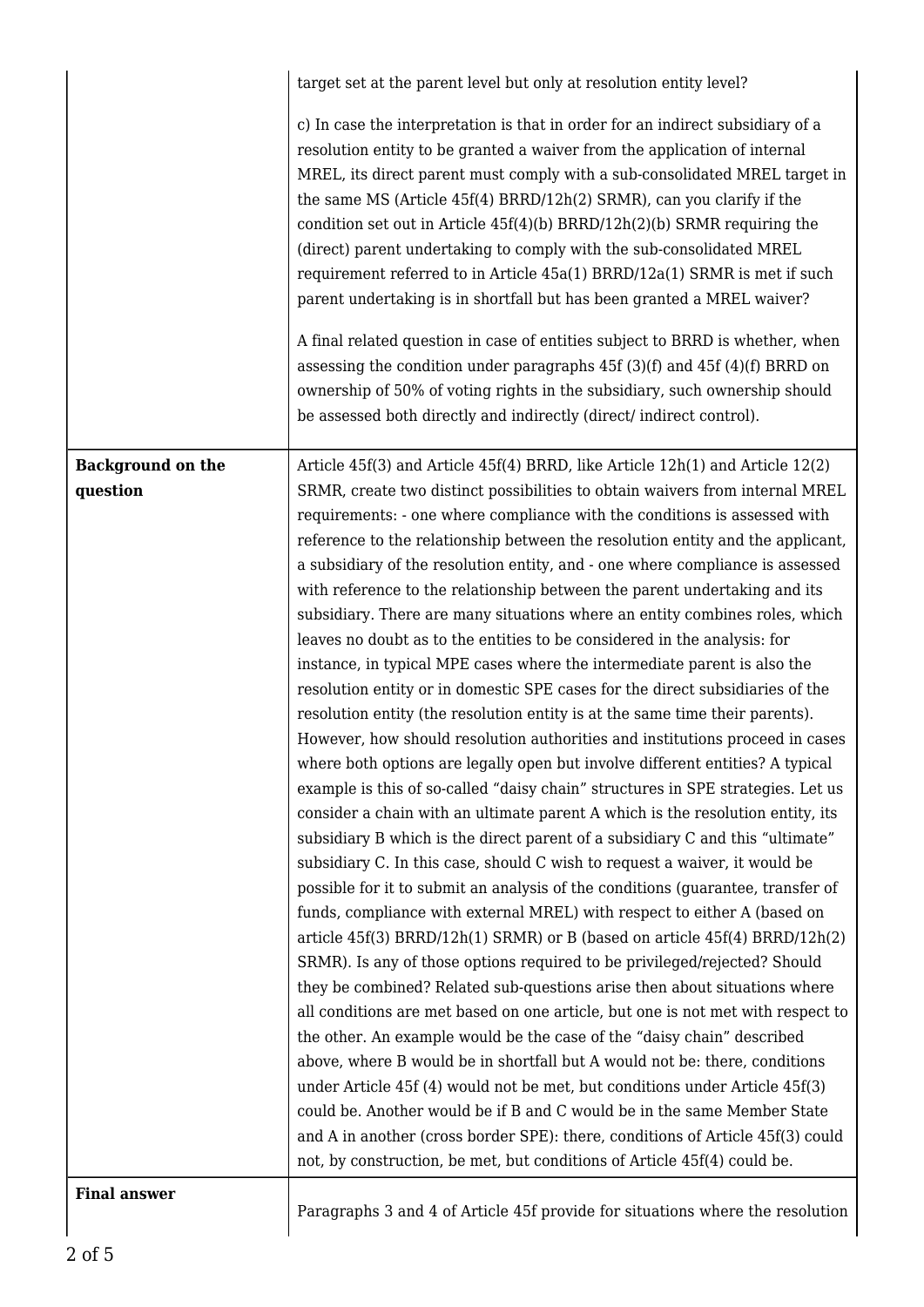authority of a subsidiary that is not itself a resolution entity may grant a waiver regarding the application of Article 45f (the so-called internal MREL requirement). The objective of having both paragraphs 3 and 4 in Article 45f was to cover a broad spectrum of situations that could arise, including direct and indirect ownership structures (daisy chains) with single point of entry (SPE) strategy, cross-border groups where the ultimate subsidiary and an intermediate parent undertaking are in the same Member State but the resolution entity is located in another Member State, as well as the ownership structures within each resolution group of a group with multiple point of entry (MPE) strategy. These paragraphs are not competing or meant to be applied in a hierarchical order or cumulatively, they are to be applied (independently) in different situations.

Paragraph 2 of Article 45f provides for the opportunity of direct or indirect (daisy chains) subscription of internal MREL instruments. The application of a waiver can therefore also be considered both in a situation of direct and indirect subscription of internal MREL instruments, provided all conditions specified in paragraphs 3 or 4 of Article 45f are met.

Paragraph 3 of Article 45f lists the conditions to grant an internal MREL waiver in a situation where the subsidiary and the resolution entity are located in the same Member State and provided all other conditions are met.

Paragraph 4 of Article 45f lists the conditions to grant an internal MREL waiver in a situation where the subsidiary and its parent undertaking are located in the same Member State and provided all other conditions are met. This paragraph is meant to cater for situations such as cross-border resolution groups, where the resolution entity would be located in a Member State, while the intermediate parent and the ultimate subsidiary subject to the granting of a waiver are located in another Member State. This paragraph also caters for certain cases of indirect ownership, as further explained.

The question assumes a situation of a resolution group with multiple layers of indirect ownership (daisy chain) with an ultimate subsidiary, an intermediate parent entity and a resolution entity all part of the same resolution group and located in the same Member State. Whether paragraph 3 or 4 would apply depends on which entity is being waived from internal MREL and whether indirect or direct subscription of internal MREL instruments would take place.

When only the ultimate subsidiary is being waived from internal MREL , and is in a situation of indirect ownership with indirect subscription of internal MREL instruments (i.e. where, in line with the resolution strategy and as approved by the resolution authority, the pre-positioning of internal MREL to the ultimate subsidiary would have been achieved, absent any waivers, through indirect subscription via the intermediate parent undertaking in the daisy chain), paragraph 4 of Article 45f would apply. This means that the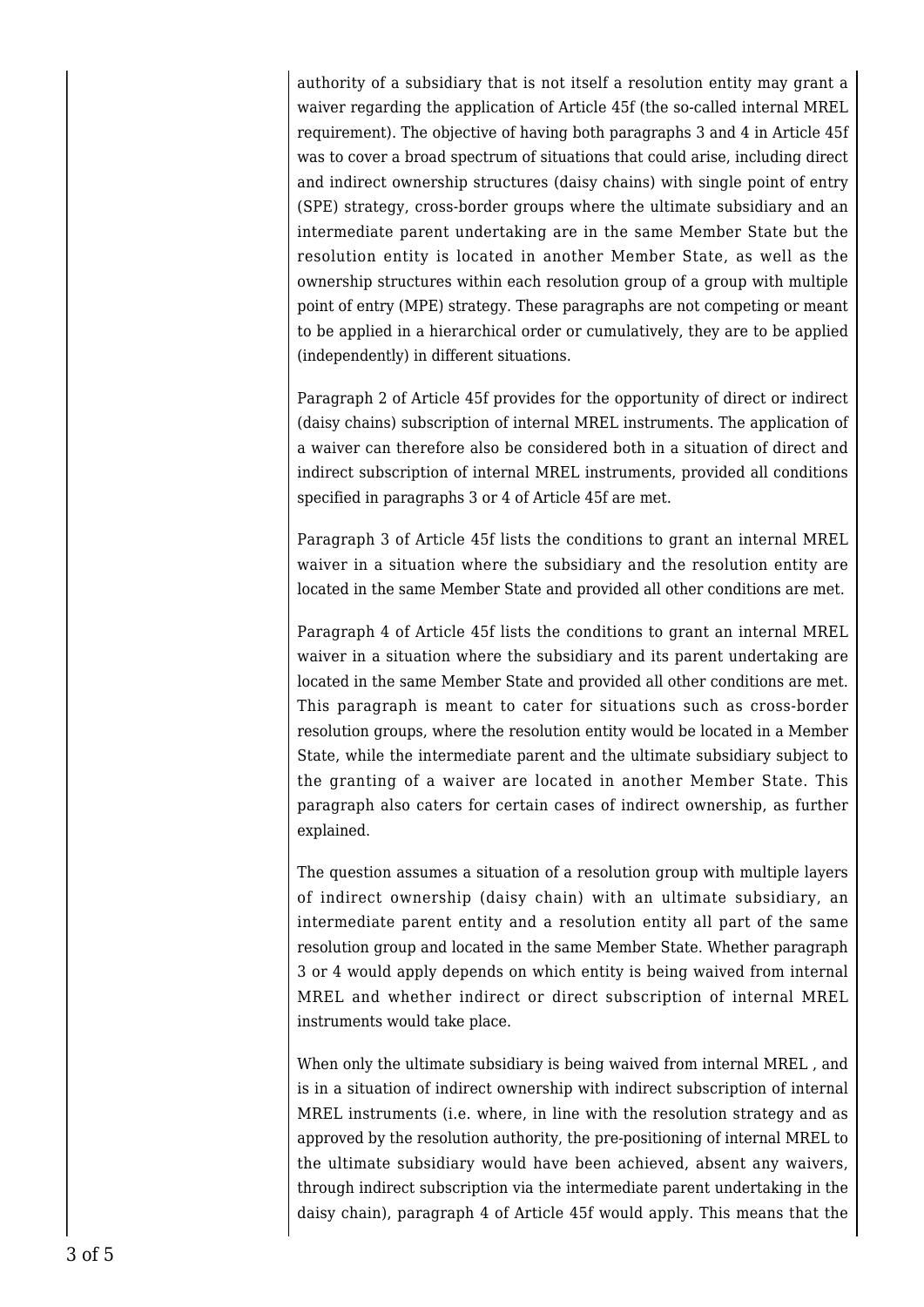requirement to comply on a consolidated basis with the requirement referred to in Article 45(1) falls on the intermediate parent undertaking. In response to question b) above, it would also be the intermediate parent undertaking guaranteeing the commitments entered into by the ultimate subsidiary, pursuant to Article 45f(4), point (c).

However, in a situation of indirect ownership with direct subscription of internal MREL instruments (i.e. where, in line with the resolution strategy and as approved by the resolution authority, the pre-positioning of internal MREL to the ultimate subsidiary would have been achieved, absent any waivers, through direct subscription by the resolution entity), the waiver to be granted to the ultimate subsidiary would fall under paragraph 3 of Article 45f. It would be for the resolution entity to comply with the consolidated requirement and to guarantee the commitments entered into by the ultimate subsidiary.

In response to questions a) and c) above, in the situation where the resolution entity or intermediate parent undertaking finds itself in shortfall with the consolidated external or internal MREL, respectively, condition (b) of Article 45f(3) or (4) would not be satisfied and the resolution authority could not grant the waiver to the ultimate subsidiary. However, if the resolution entity or intermediate parent is on the path towards compliance with its requirements as per the transitional arrangements set pursuant to Article 45m, that condition should be considered as met (see also Q&A 50 in the Commission notice  $(2020/C 417/02)$  $(2020/C 417/02)$ ).

When both the ultimate subsidiary and the intermediate parent entity are being granted waivers at the same time, paragraph 3 of Article 45f would apply to both. However, if the ultimate subsidiary had already been granted a waiver pursuant to paragraph 4 of Article 45f, a subsequent waiver of the intermediate parent undertaking would mean that the condition of point (b) of that paragraph would cease to be met and the resolution authority would need to reassess the waiver to the ultimate subsidiary under paragraph 3.

In response to the last question regarding the condition (f) under paragraphs 3 and 4 of Article 45f BRRD, both the direct and indirect control should be assessed, as explained in the examples above. The indirect control is relevant when the ultimate subsidiary would have otherwise issued internal MREL instruments directly to the resolution entity despite being owned by the intermediate parent undertaking. In this case its waiver would be assessed under paragraph 3, as illustrated above.

## **Disclaimer:**

The answers clarify provisions already contained in the applicable legislation. They do not extend in any way the rights and obligations deriving from such legislation nor do they introduce any additional requirements for the concerned operators and competent authorities. The answers are merely